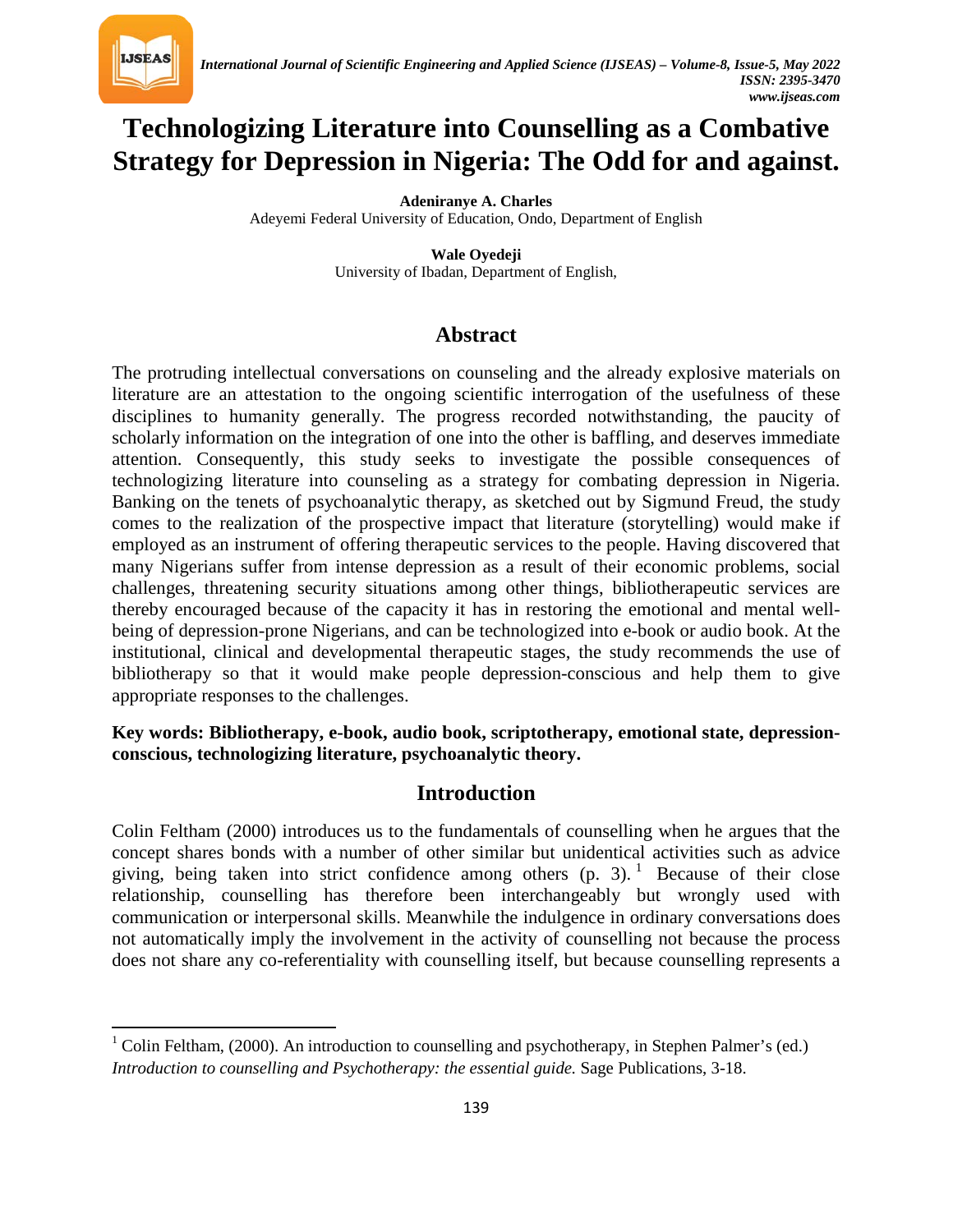

 $\overline{\phantom{a}}$ 

more complex and nuanced process of human interactions and bond-building.<sup>[2](#page-1-0)</sup> Relying on this knowledge, a definition of counselling will thus suffice. Corey offers an educative response with his definition of counselling as a conversational process that is characterized by the conscious evasion of one's own preoccupations, with an implicit support of confidentiality agreements by the counsellor to the patients, and having the discipline to respond exclusively to them (2009: 18).<sup>[3](#page-1-1)</sup> To this extent, there is no contention that to be a counsellor, one needs to acquire the right skillsets, combining that with appropriate theoretical approaches when carrying out counseling activities.

The compelling relationship that this concept shares with literature has not been satisfactorily explored even when they exhibit intimidating identical characteristics. For the purpose of this study, we would limit the description, but not the definition, of literature to storytelling or narratives, obviously because all genres of literature tell stories of some kind. But before then, it bears reiteration that the activity of storytelling is conventionally reserved to the aged, a social assignment associated to this category of people courtesy of their age. This assignment, it is believed, is necessary because the aged ones in all human societies have experienced maximally so much that the content of their experiences would have made them, even if not in the professional sense that we have it today, counsellors, in their own right. If we therefore concede but not agree with Anyadike's (2018) position, that a storyteller is one who impresses upon many simple minds the necessity for their overall well-being so that they can appropriately respond to the complexity and diversity of human situations  $(p, 2)$ ,<sup>[4](#page-1-2)</sup> we have thus implicitly subscribed to the assumption that the activities of counselling and storytelling (literature) are professionally identical, differentiated only with the approaches used. How then can we technologize storytelling as a counseling strategy, one may innocently ask.

It is in response to questions, such as the above, that Gladding (2016) opines that arts and counselling are two sides of the same coin as the former lays emphasis on expressiveness and enliven the lives of anyone it touches while it simultaneously increases their self-esteem, provides them proportional relaxation, and makes them more conscious of their challenges with a zeal to embrace procedural therapeutic processes that would contribute to their healing  $(p, 2)$ .<sup>[5](#page-1-3)</sup> The question of technologizing literature (storytelling) into counseling as a strategy is answered by the fact of the agencies of information dissemination and communication exchanges because to technologize literature is to adapt its various genres for modern technology, essentially with electronic or digital equipment. In this study however, we have employed the word 'technologize' to mean the adaptation of storytelling as a strategy to be used by writers to impress on the minds

<span id="page-1-0"></span><sup>2</sup> Norcross, J. C. (2011). (Ed.). *Psychotherapy relationships that work: Evidence-based responsiveness* (2nd ed.). Oxford University Press.

<span id="page-1-1"></span><sup>&</sup>lt;sup>3</sup> Gerald Corey, (2009). *Theory and practice of counseling and psychotherapy*. Brooks/Cole, Cengage Learning.

<span id="page-1-2"></span><sup>4</sup> Chima Anyadike (2018). *Living our stories in Africa: Fiction, fictionality and the wisdom of uncertainty*. Obafemi Awolowo University Press.

<span id="page-1-3"></span><sup>5</sup> Gladding, Samuel (2016). *Groups: A counseling specialty* (6th ed.). Upper Saddle River, NJ: Pearson.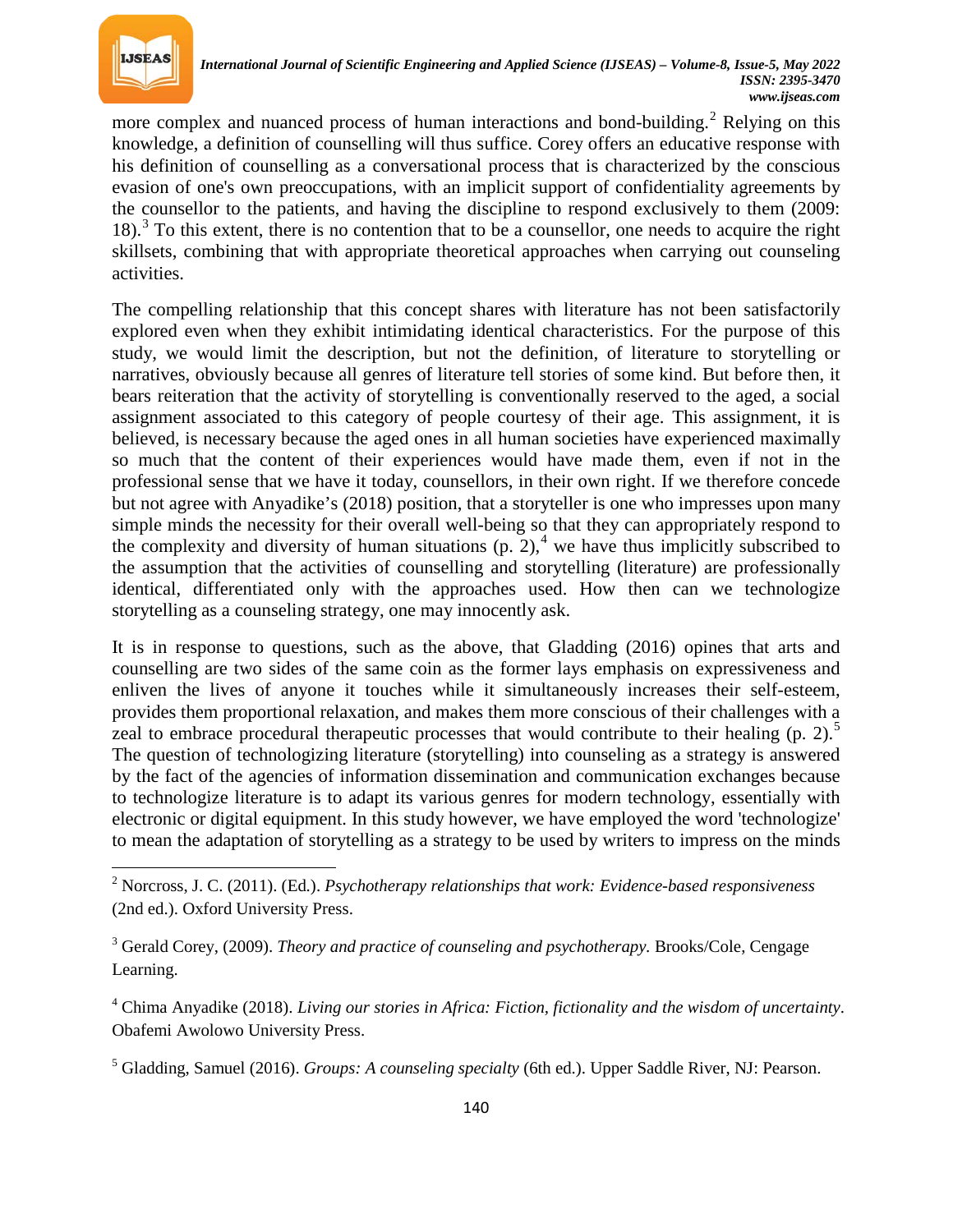

 $\overline{\phantom{a}}$ 

of their potential clients (readers). In essence, when a story is told to help the readers grow and develop further, as asserted by Kennedy  $(2008)$ , or when narratives are employed to enable them heal physically and mentally, and creates within them a greater awareness of possibilities" as argued by Jourard & Landsman (1980),<sup>[7](#page-2-1)</sup> such would have achieved the power of counselling as earlier identified.

## **Narratives as Agencies of Counselling**

Let us set the pace of the conversation rolling that narratives (storytelling) as an art relates penetratingly with counselling, by invoking Kottler's opinion about the latter which stipulates that counselling is "a science of experience, not only from formal research and case conferences, but from literature.... Without Shakespeare's plays, Dostoyevsky's novels, or James's short stories, our knowledge of anguish and conflict would be hollow, our self-revelations would be one-dimensional" (2010, p.  $35$ ).<sup>[8](#page-2-2)</sup> From his conclusion above, it is logically concludable that human's understanding or knowledge of painful experiences, hurtful emotional abuses and humanitarian atrocities will not necessarily come from having firsthand experience, but from having access to narratives, sayings, stories that are handed down from the compendium of another person's experience. If arriving at this conclusion is not dismissed as contrived, it goes without saying that aged people's experiences are usually present when handing down their literature (stories). In essence, listeners at different times and occasions must have depended exclusively on the materials of narratives told to them by others as their counselling instruments used in ushering themselves out of the different layers of disappointment, discomfiture and discomfort. As such, just as the action of counselling helps the counselor and counselee to discover hidden realities about themselves, storytelling helps to improve the mood disorders of the writer and the readers.

We did not immediately know that Chinua Achebe, that globally-certified African storyteller, was only performing the work of a counselor as highlighted by Skovholt  $\&$  Thoen (1987) when he was revealing to us for example in *Things Fall Apart* how Okonkwo's actions are propelled by a series of interconnected psychological traumas carried over from childhood.<sup>[9](#page-2-3)</sup> In fact, that the author was able to indicate the possible consequences of uncontrolled anger, therapy-denied anxiety and unresolved childhood conflicts, through the eventual estrangement of the protagonist, Okonkwo, is a consolidation of the general assumption that stories are essentially used to construct healthy mental conditions for the people. Anyone who reads the text therefore automatically creates a mental distance from Okonkwo and his overbearing excesses over the ambition to avoid being hunted down by the traumatogenic experiences that affected him. In this way, people with counselling-worthy problems manifesting at the mental or emotional state

<span id="page-2-0"></span><sup>6</sup> Kennedy, A. (2008). Creating connections, crafting wellness. *Counseling Today*, 34–38.

<span id="page-2-1"></span><sup>7</sup> Jourard, S. M., & Landsman, T. (1980). *Healthy personality* (4th ed.). Macmillan.

<span id="page-2-2"></span><sup>8</sup> Kottler, J. A. (2010). *On being a therapist* (4th ed.). Jossey-Bass.

<span id="page-2-3"></span><sup>9</sup> Skovholt, T. M., & Thoen, G. A. (1987). Mental imagery in parenthood decision making. *Journal of Counseling & Development*, 65, 315–316.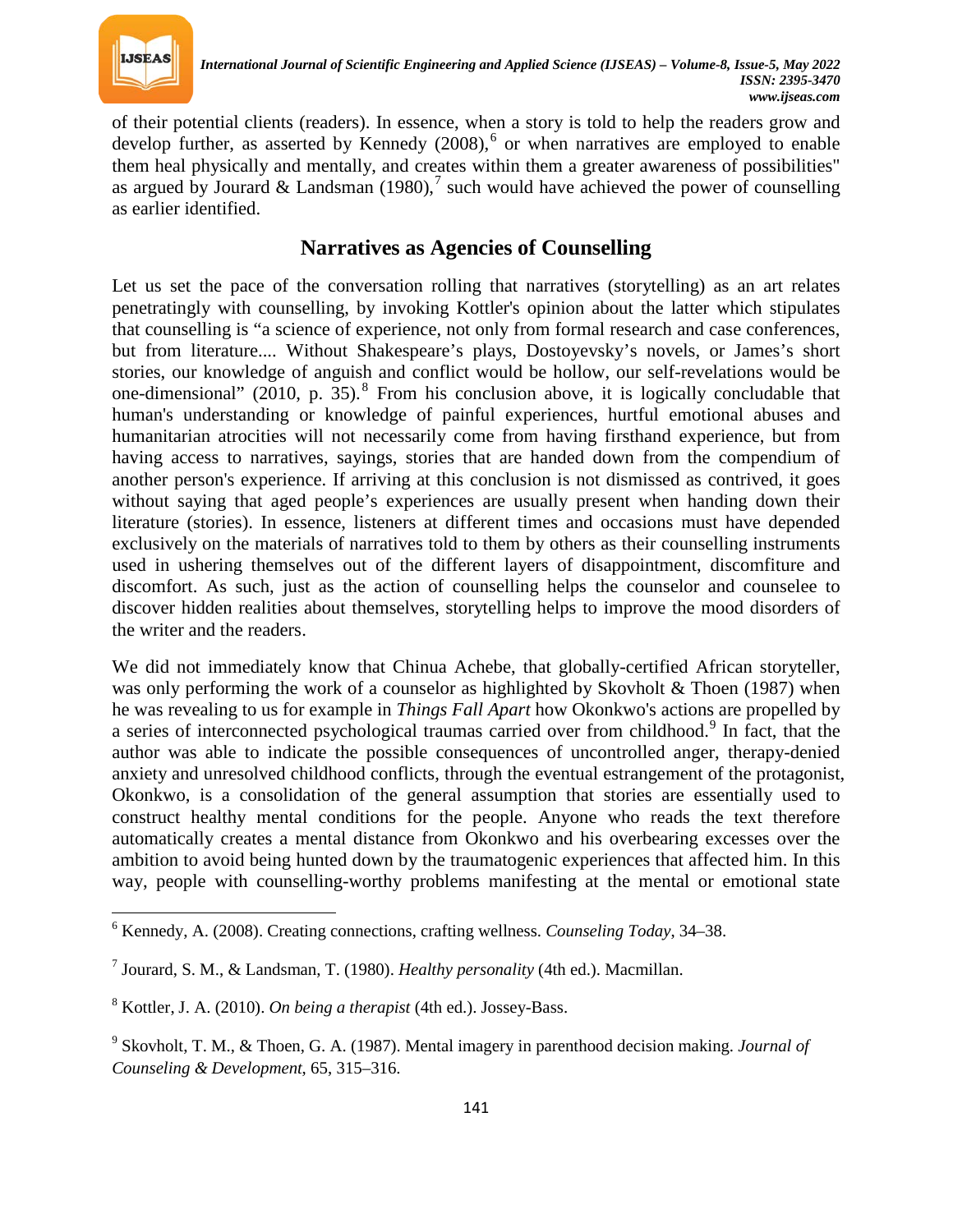

could pick the work to learn about what consequences await them if they persist in their anger issues, anxiety attacks among others. What better way can we understand that human capacities for complexities are limitless and by that condition we should not nurse suicidal ambition, other than how that East African writer, Ngugi wa Thiong'o, creatively educated us about the immateriality of suicide in getting freedom, just has Njoroge in *Weep Not Child* did not become accomplished because he was suicidal? $10$ 

Njoroge in the cited text above represents an oppressed African nation forced to abide by frustrating injunctions imposed by the colonialists during colonialism, and the simple fact that his agonizing life experiences are caused by the complicity of another person of the same skin color and shared history, Jacobo, who has equally connived with the European invaders, justifies the conclusion that being emotionally traumatized to the level of mental breakdown is baseless. By this token, Africans, like other peoples across the globe, have been exposed to storytelling right from their formative years so that their moral and emotional intelligence would be formidably erected through it. In Africa especially, we have listened to stories in moonlight from the eldest persons in our household where important lessons about life are taught without using pens. This therefore leads us to a conclusion that all manners of stories require a measure of creativity before they are told, just like counselling needs requisite skillsets before it is given. Our reluctance to concede to the fact that both the actions of counselling and storytelling involves a fair dose of creativity will not invalidate the fact that narratives are handed down with an utmost sense of conscious creativity. Many of us at some point in time would have experienced people directly telling us or anyone close to us of bad and horrible information (story) which may potentially destroy our emotional arsenals, in a near perfect way where we do not lose our sanity even after hearing the sad news.

This means that we have to interrogate the concept of creativity in counseling and storytelling. To interrogate what creativity stands for is important for at least two reasons. Firstly, it would be potentially useful for counsellors to understand and also appreciate creative processes when discharging their professional duties, and secondly, the art of counselling is professionally a creative endeavor. Creativity is a capacity condition that is accessed through divergent thinking, flexible switching, exploratory engagements all of which help an individual to navigate existence with less challenges.<sup>[11](#page-3-1)</sup> Consequently, the scientifically stipulated processes that are involved in creative counseling are preparation, incubation, ideation, illumination, evaluation and verification (Gladding, 2016: 4).<sup>[12](#page-3-2)</sup> To this extent, a counsellor who intends to be creative should be prepared and by this it is meant that they would gather substantial data so that they can respond to issues raised by their potential clients. The process of incubation on the other hand involves them disconnecting their minds away from personal task or problems, as this can obstruct the counselling process. The ideation process compels them to be nonjudgmental, irrespective of client's engagements. Creativity also involves illumination where there is an enlightenment or breakthrough in their thinking. The process of evaluation includes critical

 $\overline{\phantom{a}}$ 

<span id="page-3-0"></span><sup>10</sup> Ngugi wa Thiong'o (1964) *Weep not child.* Heinemann.

<span id="page-3-1"></span><sup>11</sup> Jackson, S. A. (2001). Using bibliotherapy with clients. *Journal of Individual Psychology*, 57, 289–297.

<span id="page-3-2"></span> $12$  Ibid.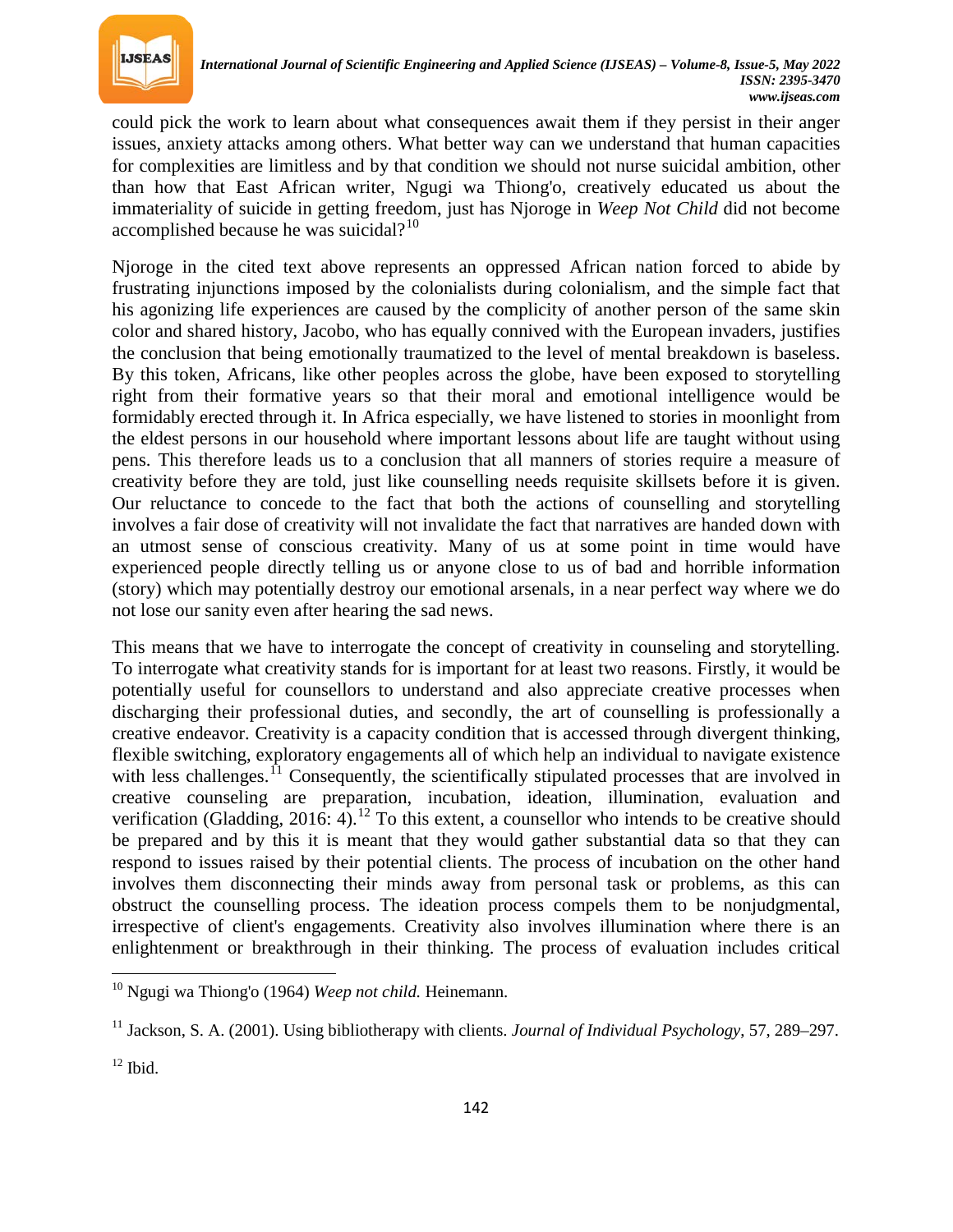

l

thinking while the process of verification involves the transformation of client's life as against their initial problems.

At this point, it is materially important to establish that there is a platonic relationship between storytelling and counselling necessarily because the two involve being essentially creative and because they are activities that require conscious delivery of quality services, their relationship seems very formidable. Scholars in the field of counseling and psychology however have contended that the condition of being creative especially when dealing with issues as reported by clients is associable to what is called 'positive defense mechanism' otherwise called *sublimation* (Gladding, 1995).<sup>[13](#page-4-0)</sup> Meanwhile the face of history is littered with the instances of appropriation of arts as solutions and responses to mental health issues, and in this category, we can conveniently find Egypt that was historically believed to refer victims of mental illness "to pursue artistic interests and attend [sic] concerts and dances" (Fleshman & Fryear, 1981, p. 12).<sup>[14](#page-4-1)</sup> This is underscored by the assumption that such victims would evaporate emotional turbulence after they have underwent the counseling processes. This experience was not exclusive to Egyptians as recorded history remarks that the Greeks also employed such practices in confronting mentally disturbing human experiences. All these would not be possible if the musicians or dramatists were not considered to have requisite creativity that can save people from their traumatic experiences.

### **Bibliotherapy and Depression in Nigeria**

Not less than 322 million people across the globe are scientifically reported to suffer depression  $(WHO, 2017)^{15}$  $(WHO, 2017)^{15}$  $(WHO, 2017)^{15}$ —a mental disorder that overwhelms the victims with low self-esteem, distorted sleep or appetite, poor concentration, loss of interest, mood swings, feeling of guilt or decreased energy. Invariably, the same reports peg the numbers of Nigerians suffering from depression around 7 million. A surface examination of the statistics above would possibly lead one to conclude that it is representative of the true result of victims of depression, and by that uncritical evaluation one would conclude that an insignificant minority are the ones confronted with the problem of depression in Nigeria. The inaccuracy of such superficial assumption reveals the reason for not only the cosmetic approach and responses given to cases of depression in the country, it also indicates the possibility of social and medical explosion that the country may face if it persists in that very trajectory. It was the study carried out by Obadeji et al. (2014) that suggests that depression-causing experiences in Nigeria range from poor access to basic finances that can be used to establish oneself, inability to find emotional confidant, sickness, low self-

<span id="page-4-0"></span><sup>13</sup> Gladding, S. T. (1995). Creativity in counseling. *Counseling and Human Development*, 28, 1–12.

<span id="page-4-1"></span><sup>14</sup> Fleshman, B., & Fryear, J. L. (1981). *The arts in therapy*. Nelson-Hall.

<span id="page-4-2"></span><sup>15</sup> World Health Organization, (2017). *Depression and other common mental disorders,* Global Health Estimates.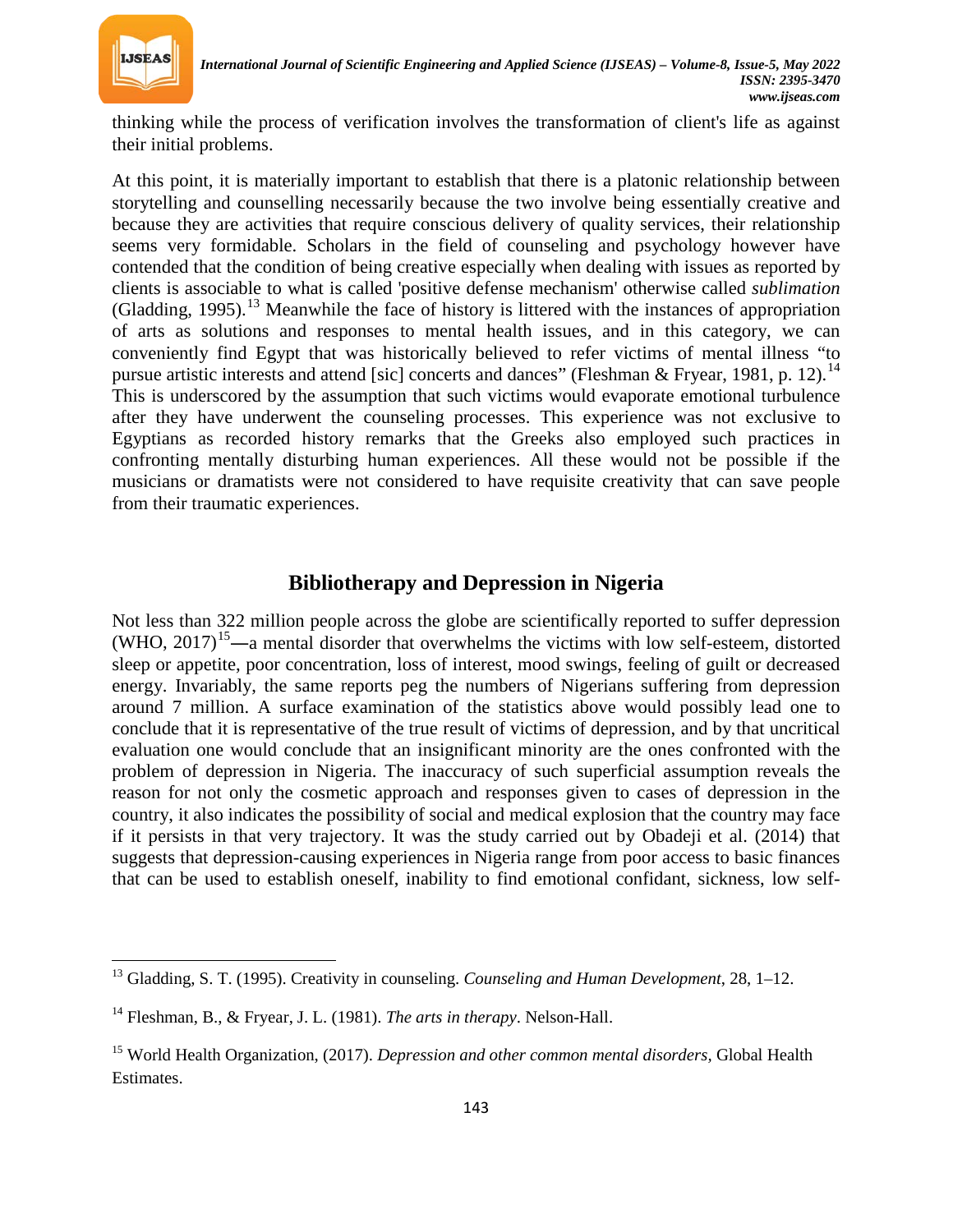

esteem, all of which in the long run push the victims into morally reprehensible indulgence such as smoking, vahoo-yahoo (Nigerian term for cyber-fraud) among other things (p. 27).<sup>[16](#page-5-0)</sup>

If the above submission is anything to go by, we therefore can infer that the statistic results of the victims of depression in Nigeria has a truth gap, apparently because it would be difficult that a place called the poverty capital of the world have a so insignificant percentage of people who are depressed. It goes to reveal two important facts henceforth. One, the low number is informed by the lack of thorough research processes, and two, people's inability to come out as population of researches because of cultural constraints. Apart from the sociopolitically-induced depression caused of course by factors that are already established, studies have reinforced this too that some forms of depression are the results of nature's configuration.<sup>[17](#page-5-1)</sup> Take for example, quite a number of new mothers are reported to encounter what is called *postpartum depression*, caused predominantly because of the fact of child delivery. Also, there are discoveries of *antenatal depression* found among the pregnant women.<sup>[18](#page-5-2)</sup> All these are important to our intellectual engagement obviously because they are found in Nigeria too, just as they are seen in other civilizations. However, the responses given to them differ. Meanwhile depression is not usually given the necessary medical attention in Nigeria as it appears like there are other more pressing issues of health crises that Nigeria's economic system can address. In essence, we have considered bibliotherapy as a viable response adoptable in Nigeria.

Although bibliotherapy is recognized as other terms, namely, *bibliocounseling, poetry therapy, and scriptotherapy*, but its designation as therapeutic instrument for the facilitation of healing process remains unassailable.[19](#page-5-3) It should be emphasized that reading is an activity carried out for different purposes some of which are to get specific information, while away one's time or generally for diversion purposes. However, bibliotherapy is specifically directed to helping emotionally or mentally traumatized victims find solutions to their depression-related problems. This means that the counsellor is occupying a professional position where they can prescribe bibliotherapeutic texts that would enable them generate alternative thoughts, elevate their energies and feelings, and motivate them into developing internal forces with which they can channel new courses of action (Jackson, [20](#page-5-4)01: 294).<sup>20</sup> What becomes readily relevant from the above is that bibliotherapy places premium and attention on the victim as the drivers of their own solutions to the myriads of challenges with which they are confronted. It goes without saying

<span id="page-5-3"></span><sup>19</sup> Grayling, A.C. (2002) 'Scientist or storyteller?' *Guardian Review,* 22 June 2002, 5–7.

<span id="page-5-4"></span> $20$  Ibid

 $\overline{\phantom{a}}$ 

<span id="page-5-0"></span><sup>&</sup>lt;sup>16</sup> Obadeji, A., Ogunlesi, O. A. & Adebowale, O. T. (2014). Prevalence and predictors of depression in people living with HIV/AIDS attending an outpatient clinic in Nigeria, *Iran Psychiatry Behave Science*, 8(1): 26-31.

<span id="page-5-1"></span><sup>17</sup> Chao, R. C. (2015) *Counseling psychology: an integrated positive psychological approach.* John Wiley & Sons, Ltd.

<span id="page-5-2"></span><sup>&</sup>lt;sup>18</sup> Burack, J. F., Barret, D. C., Stall, R. D., Chesney, M. A., Ekstrand, M. L. & Coates, T. J. (1993). Depressive symptoms and CD4 lymphocyte decline among HIV-Infected men. *JAMA,* 270 (21): 2568-73.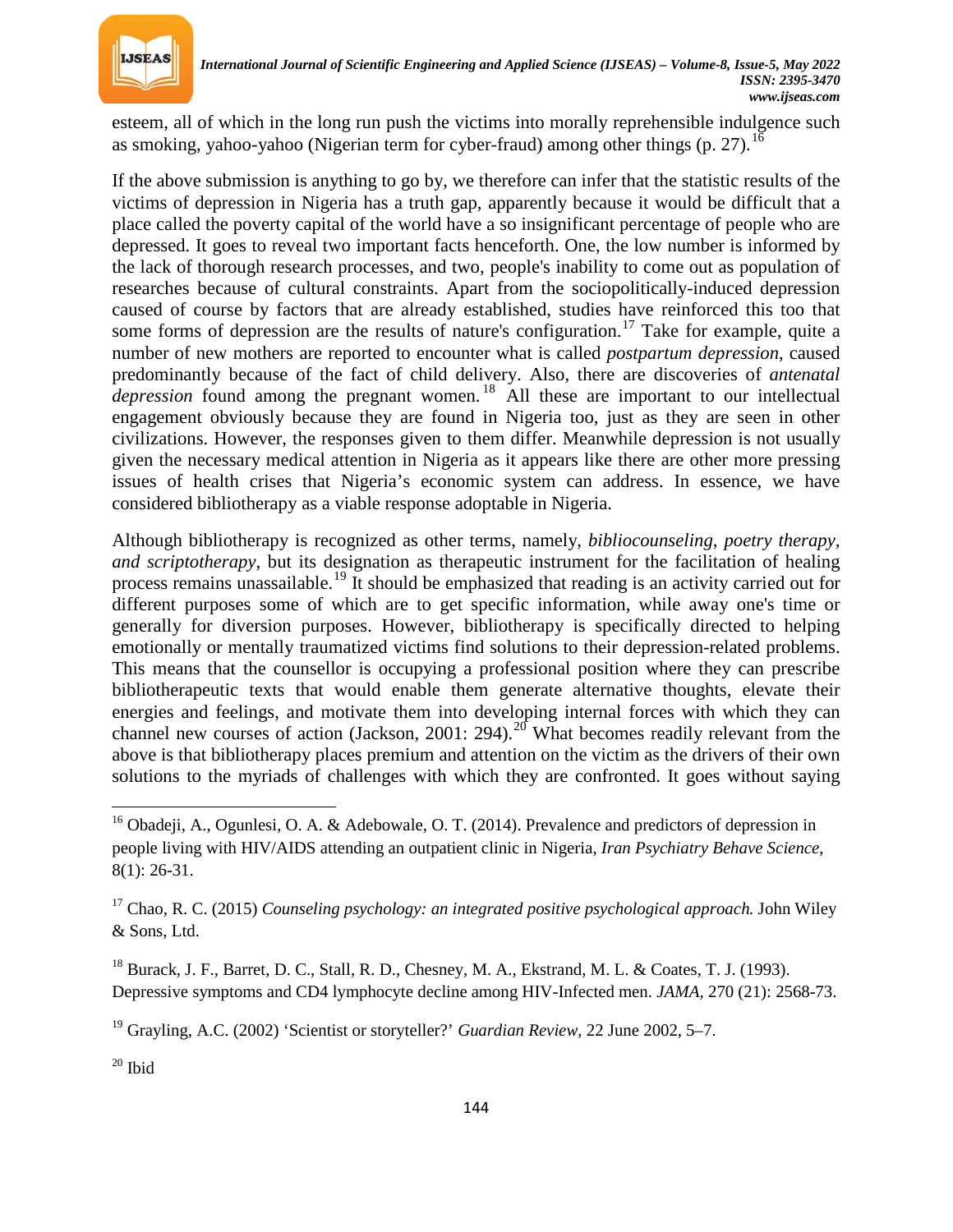

therefore that the traditional storyteller employs the writing medium to challenge the readers or the audience, whether facing depression issues or not, to find within themselves the most appropriate ways by which they can navigate their existence.

Whereas bibliotherapeutic texts subsumes audio-visual and graphic materials as its elements that can be used to achieve the healing purpose for which it is designed. Although scholars have argued that such effort is classified as "developmental bibliotherapy" because it is not carried out by expert therapists, unlike "clinical bibliotherapy," that is done by professional therapists. To this extent, we can begin to consider the various layers of musical and poetic literature that are available in Nigeria society in the contemporary time. Some of the songs produced recently in the Nigerian music industry are capable of sparking depression-inviting feelings because they are usually insensitive to the plights and conditions of the people, yet the already traumatized and depression-prone members of the society are willfully allowed to consume them. Below is an example of these songs:

| Yoruba Version                                    | Transliteration                     |
|---------------------------------------------------|-------------------------------------|
| Talo sope ko po ke                                | Who says it is not surplus          |
| O. P. P. O po pa                                  | O. P. P. It is exceedingly surplus  |
| O. P. G. O po gan                                 | O. P. G. It is sufficiently surplus |
| Awon omo aji lo moto                              | My people who use exotic cars       |
| Aji ta wire, Awon Omo mi shukushuku <sup>21</sup> | who do cyber-business               |

While the above chorus can be conveniently argued as mainly for entertainment purposes, the recent waves of scholarly conversations have revealed why it is potentially catastrophic when sung in a society that is facing drastic economic problems and dramatic moral decline. The audience, especially those of the middle-aged bracket that have access to the song are potential victims of depression when they for example cannot boast of the financial surplus which the singer has demonstrated, despite being in the same economic atmosphere as the musician. The fallout of such depressive thoughts is what leads a number of younger members to indulge in ritual killing which has become a humanitarian crime in the country recently. The exorbitant display of wealth by individuals that can show no economic history as the basis of their affluences has therefore triggered psychological problems that Sigmund Freud identified in psychoanalytic theory under counselling. We should be reminded of the statistic results provided by Obadeji et al. (2014) that reveal that an unsettling demographic depression that face Nigerians under the age of 40. This would therefore ignite in us the sense that the trajectory of youths in wrong direction is inspired by the absence of appropriate bibliotherapeutic texts that can be used to develop their moral principles.

<span id="page-6-0"></span> $^{21}$  Ko Por Ke is a song by Ilerioluwa Oladimeji Aloba popularly called Mohbad, Produced by Ezeh Chisom Faith called Rexie. 2020.  $\overline{\phantom{a}}$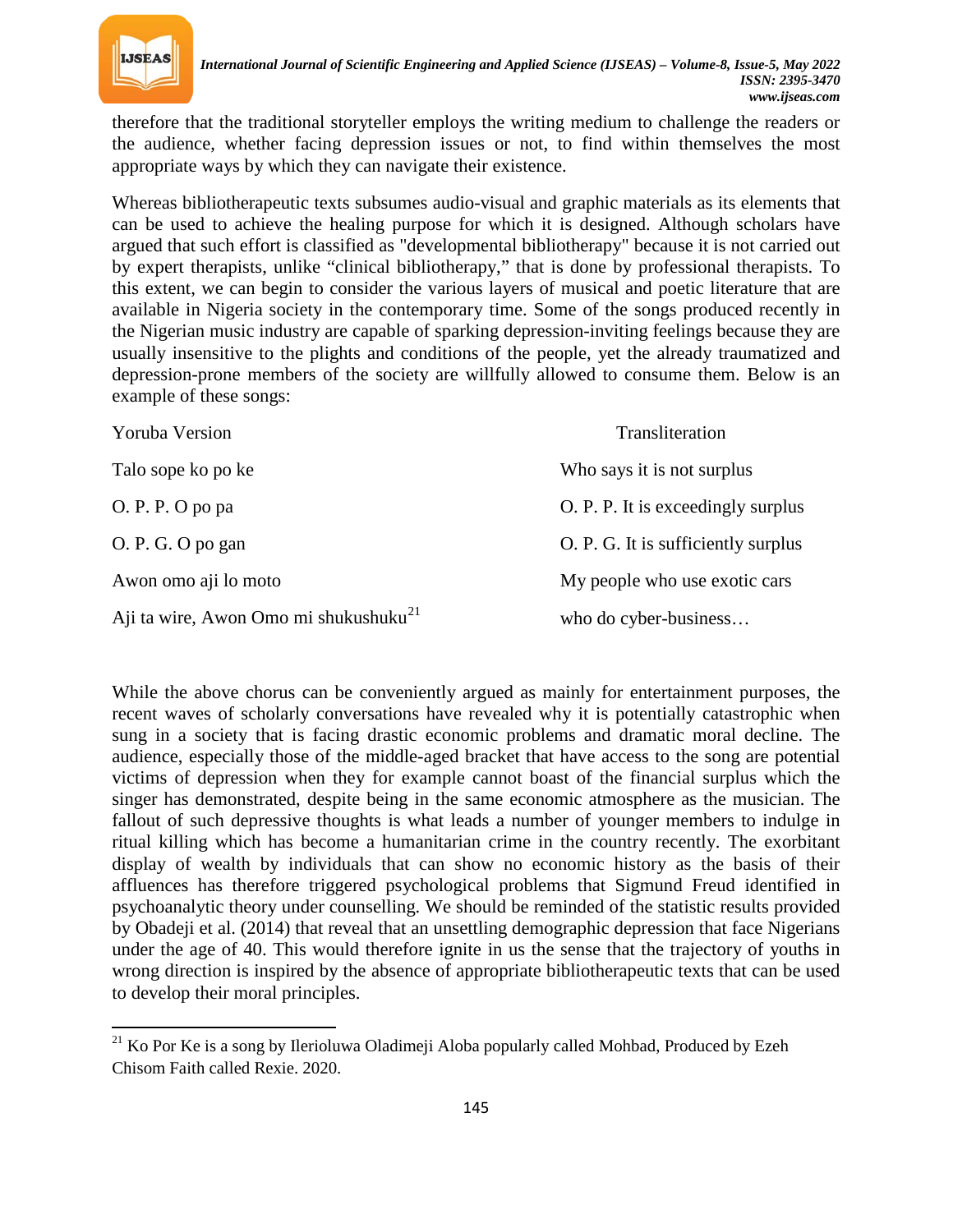

## **Rationale for Bibliotherapy and Recommendations**

One important thing to ask at this juncture is that, provided that we can technologize storytelling to be applied as a counseling strategy, what rationale would be thrown in favor of that ambition? One of the most common advantages of bibliotherapeutic process is that it predominantly helps the traumatized victims to become integrated and connected. It seems popular that every victim of depression has their unconscious<sup>[22](#page-7-0)</sup>—a psychoanalytic term used to designate the activities and affairs that desires and excesses are stored―walls being broken down and penetrated by desire that intrinsically motivated. The *unconscious* can therefore be seen as the storehouse of desires that are considered as unacceptable in the human society. When the wall of this unconscious thus experiences penetration, its invulnerable nature is exposed, and the eventual consequences can be devastating as the person becomes estranged from reality, and in some extreme cases they would be isolated mentally from others. Bibliotherapeutic texts such as music or dance would be prescribed either by the developmental or clinical therapist so that they can reintegrate themselves and become more aware of their situation, at which end they would participate in activities that will bring them healing.

Bibliotherapy promises a strong emotional resilience because it helps to socialize clients with a body of characters with whom they share numerous characteristics. Seeing or reading about the people with which one shares similar conditions doing exceptionally well usually boosts energies of the depression-prone individuals. Socialization happens in different dimensions because the access we have to characters, both in the real life and imagined context, determine how people would eventually perceive themselves. We should not forget that one of the reasons for depression is low self-esteem caused by factors that are associated to internal distrust about oneself. This is usually strengthened by the contents of the individual's *ego*, their social regulatory system, that may have overwhelmed the person themselves. Bibliotherapy would therefore expose the client to the understanding that their sexual drive contained in their *id*―the psychoanalytic system that seeks the immediate gratification of their desires―would always be confronted by the limitation prompted by social systems, which therefore signals the human mind of the need to adjust to the social standards by creating the *ego*. As a result of this confrontation between the *id* and the *ego*, they have had many eruptions flashing through their minds. But once they socialize with a number of characters in bibliotherapeutic text, they would begin to settle their mind.

In another dimension, very many candidates of depression are in that condition principally because they seem to have lost hope about a number for things; they lost hope about themselves, hope about their environment and even hope about people that surround them. By arriving at this state their body is conditioned to reject external candidates that come to their space as they see it as a form of invasion. Counsellors however, whether developmental therapists or clinical ones, are expected to prescribe textual materials that can facilitate the restoration process for clients' lost hope. By associating themselves with characters in the works of art, they would come across many individuals with similar experiences as they are who are doing fine in spite of their mental states and still maintain high possibility to achieve their potentials. By this association, they

 $\overline{\phantom{a}}$ 

<span id="page-7-0"></span><sup>&</sup>lt;sup>22</sup> Jacobs, M. (2003). Sigmund Freud ( $2<sup>nd</sup>$  ed.). Sage Publications.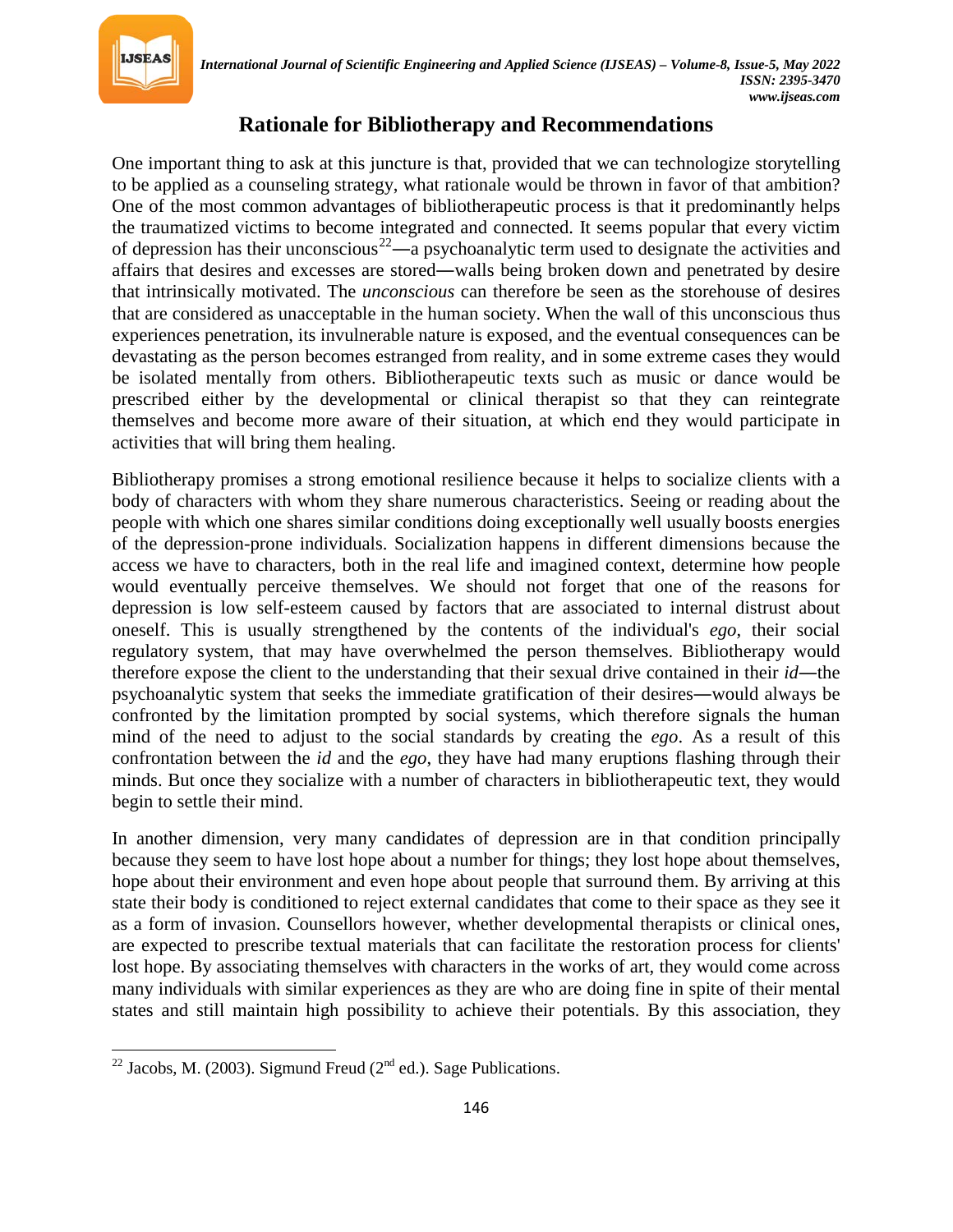

renew their hope, trusting in what they can do in spite of their emotional and mental conditions. Clients who are depressed about life because they have HIV for example would potentially gear up and renew their confidence in the occasion that they come across individuals with similar medical problems that are doing impressively fine. Rather than allow dangerous thoughts to come conscious and determine their moods, they would find effective ways to stem their own fear and rebuild themselves.

In addition to the above, bibliotherapeutic works are capable of helping clients to promote positive feelings about themselves. Since the counsellor's work is to serve as the guide in the healing process of their clients, they are only expected to offer them materials that would make them develop very good feelings about themselves. Someone who is depressed would have the opportunity to get better once they come across individuals of similar challenges taking giant strides to change their situations. In most cases, what the clients need is a good environment or atmosphere that can help them to rediscover themselves. They have been consumed by challenges that they face so much that they do not accept that it could be handled differently. Whereas the counselling process opens the participants, both the counselor and the clients, to have an insight about the situation that confronts them. They look at things differently with the help of right bibliotherapeutic texts which offers them alternative perspectives to life. Victims of drug abuse-related depression who have summed up their lives to be valuable only if they indulge in delinquent engagements would now have a different perspective to life when given this opportunity. They would see that drugs intake or whatever the source of their mental health issues is, do not provide them the solutions that they crave, it only momentarily escapes them from reality.

Another very important addition that technologizing literature (storytelling) as a counseling strategy helps to achieve is that it strengthens the personal identity of the client. When introduced to the diverse sociocultural identities in the multicultural community, the client would appreciate ways by which such emotional and mental conditions are handled in their own cultural background. In knowing that different cultures have varying formula for handling depressionrelated problems, it is necessary that the client also sees positive effects of their own culture so that it would be embraced as the strategy to wining their minds back to themselves. Many illnesses around the depression do not always require the administration of drugs. In fact, they are called depression sicknesses because they defy drugs in most cases. By introducing the clients to the different cultural praxis that they come to through reading, they would appreciate the beauty and wisdom of their cultural identity and in most cases identify with it. By the time they do this, they would be creating a new sense of self and it would improve their self-worth in the process. By this establishment, they would develop a more resolute resilience that can be used to confront all their inner contradictions that have promoted their imbalance. Once the general focus is to make them bounce back from their mental illness to stability, this approach would substantially help.

## **Conclusion**

From the beginning of this work, what we have done is to x-ray the professional nuances of the two disciplines, Counseling and Literature, and identify their points of convergence and angles of their difference which are hitherto otherwise discarded in intellectual domain. It is discovered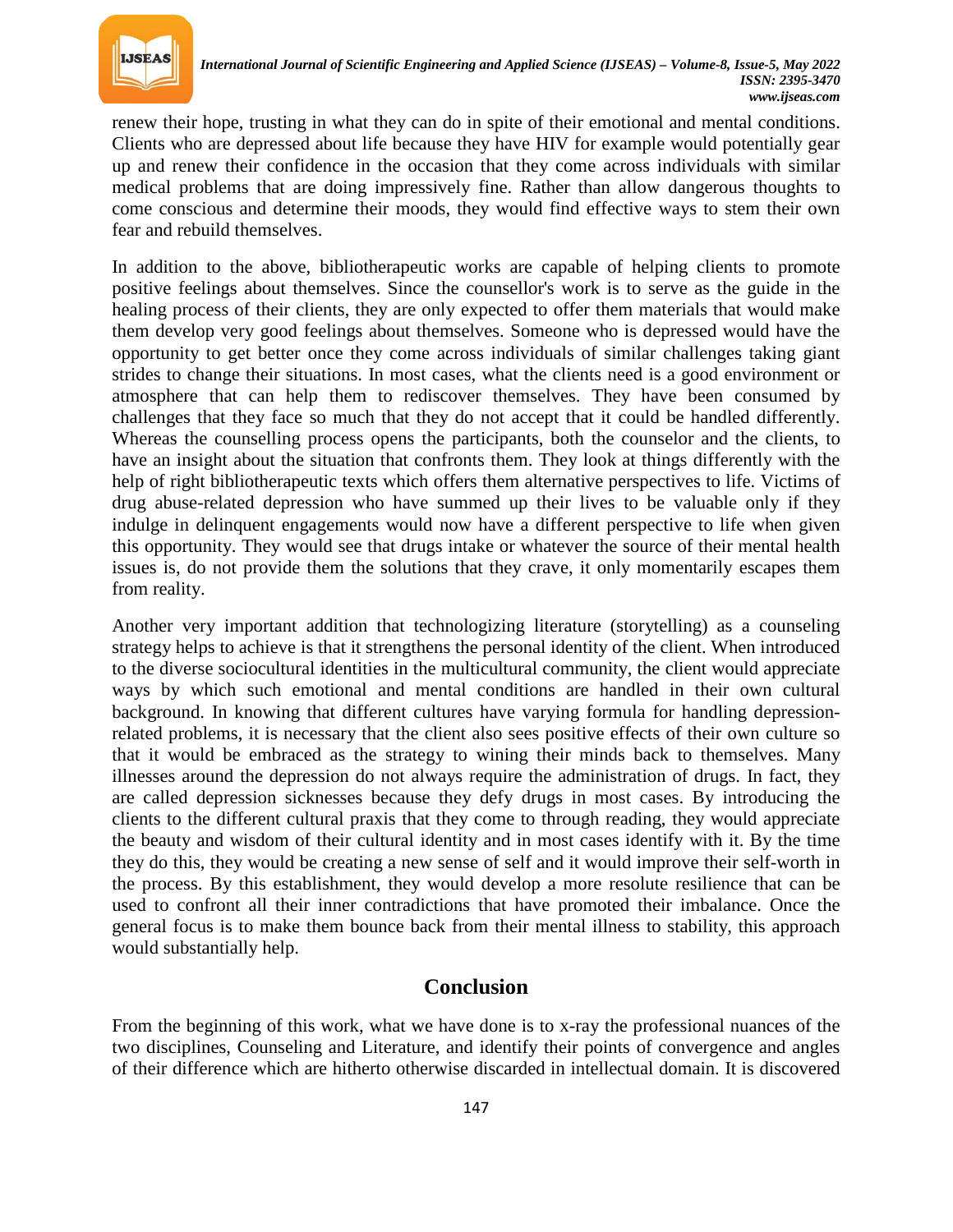

that rather than being ideologically wide apart, Literature and Counselling appear to share some compelling similarities and it has therefore influenced our exploration of how they can mutually benefit the social well-being in the Nigerian context when integrated. What we concentrated our attention on is that, having established the nexus between the two disciplines, we demonstrate how narratives should be employed as another strategy to combat depression, especially in a country whose medical system and health infrastructure do not cover many of the depressionrelated problems that people face in the country. Meanwhile in the course of interrogating the intellectual position on this very possibility, we discover an expanding intellectual resources availability that has established that such development is not impossible, and its capacity to bring desirable results is very intimidating. It is important to therefore note that while the attention has been focused on post-traumatic human experiences, bibliotherapy can also be used in preventing depression or in the pre-depression stage in the first place.

Bibliotherapeutic texts which can be used at the institutional, clinical and developmental levels are to be prescribed based on their capacity to function at their domain. At the institutional level, the society must revert to the sociocultural practice where they cater for the well-being of others by constantly looking out for them and performing actions that trigger members dopamine (the fee good hormones) so that whatever they are going through would not destroy their *superego*. Take the panegyrics (Oriki) of people for example, it reconnects people back to their identity when rendered and makes them resilient against depression for the mean time. At the clinical level, outpatients receiving bibliotherapeutic services should be given texts that can help regularize their emotional and behavioral anomalies. Be it adult, adolescent, child or older people, there are specific texts that can always enhance their wellness when read. In essence, these texts should be recommended by clinical therapists to individuals that are facing depression challenges. At the developmental level of therapeutic activity, teachers should research about books before recommending them to the students so that they can manage the potential psychological effects they could have on them. Doing these would help create a strong institutional response to depression problems.

Interestingly, the three conventional genres of literature are useful in conducting therapeutic services to the people, however they can achieve varying degrees of results because of their nature. The novel for example would not achieve maximum results on the client if the conflict (struggles that are in the narratives) are not resolved. This means that until the work gets to its denouement, it is somewhat difficult to have effective emotional fumigation effects on the readers. The poetry is however different in that it can affect the mind from the beginning stage to the final one. All forms of music can fall under this category, and as parents, guidance, government and humanitarian groups that are depression-conscious, there should be a collective interest in promoting poems, such as people's praise-chants, or those related, to ensure that Nigerians do not have low self-esteem. Dramatic performances also can function effectively in this sense when people give a good attention to the plot structure. All these can be incorporated into counseling engagement in the country to improve the conditions of mental complications occasioned by the combination of political problems, economic challenges, sociocultural pressures and even philosophical oddities.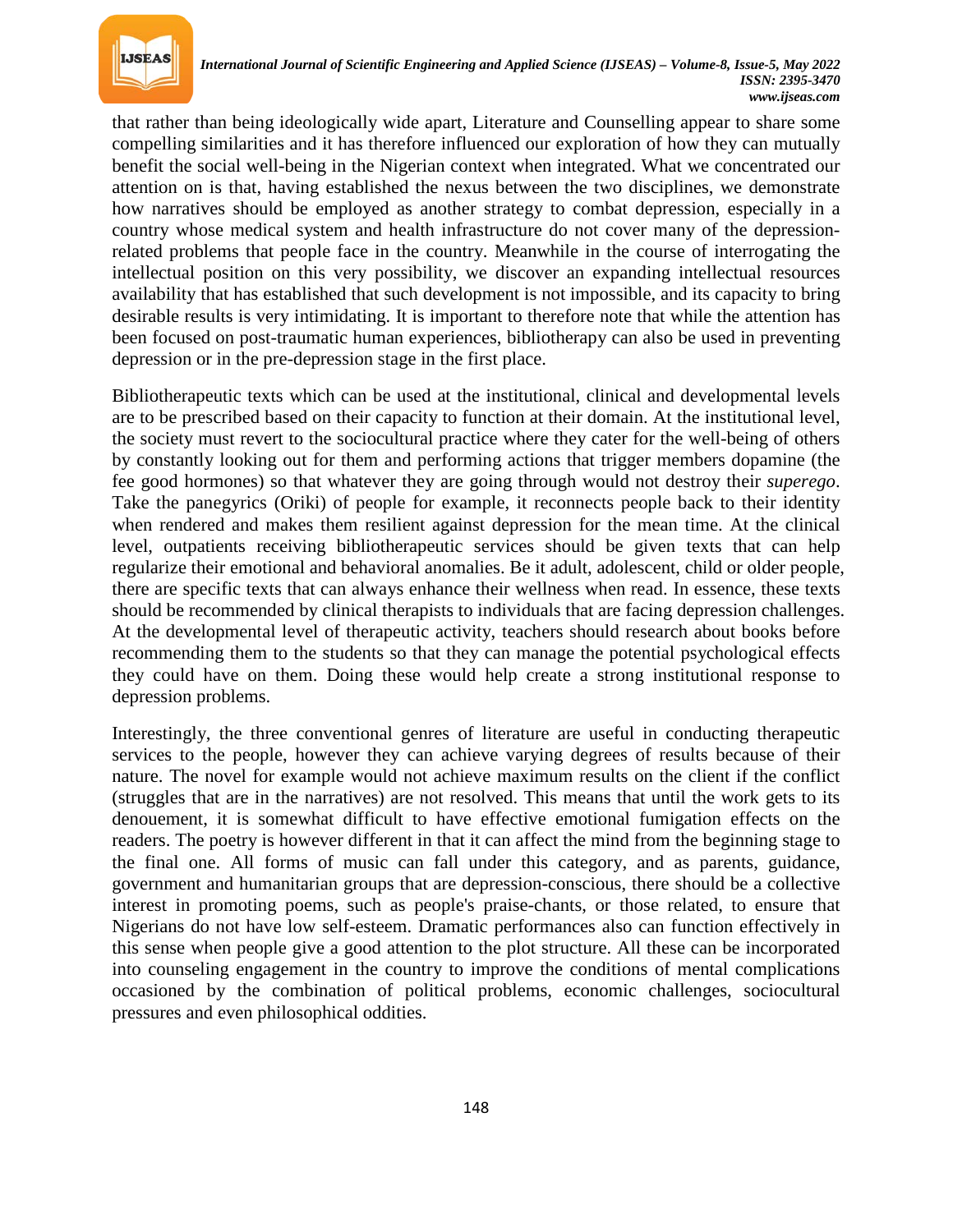

#### **References**

Achebe, C. (1958). *Things Fall Apart*. Heinemann.

- Anyadike, C. (2018). *Living our stories in Africa: Fiction, fictionality and the wisdom of uncertainty*. Obafemi Awolowo University Press.
- Burack, J. F., Barret, D. C., Stall, R. D., Chesney, M. A., Ekstrand, M. L. & Coates, T. J. (1993). Depressive symptoms and CD4 lymphocyte decline among HIV-Infected men. *JAMA,*  270 (21): 2568-73.
- Chao, R. C. (2015) *Counseling psychology: an integrated positive psychological approach.* John Wiley & Sons, Ltd.
- Corey, G. (2009). *Theory and practice of counseling and psychotherapy.* Brooks/Cole, Cengage Learning.
- Feltham, C. (2000). An introduction to counselling and psychotherapy, in Stephen Palmer's (ed.) *Introduction to counselling and Psychotherapy: the essential guide.* Sage Publications, 3- 18.

Fleshman, B., & Fryear, J. L. (1981). *The arts in therapy*. Nelson-Hall.

Gladding, S. T. (1995). Creativity in counseling. *Counseling and Human Development*, 28, 1–12.

\_\_\_\_\_\_\_\_\_\_\_\_ (2016). *Groups: A counseling specialty* (6th ed.). Upper Saddle River, NJ: Pearson.

- Grayling, A.C. (2002) 'Scientist or storyteller?' *Guardian Review,* 22 June 2002, 5–7.
- Jackson, S. A. (2001). Using bibliotherapy with clients. *Journal of Individual Psychology*, 57, 289–297.
- Jacobs, M. (2003). Sigmund Freud ( $2<sup>nd</sup>$  ed.). Sage Publications.

Jourard, S. M., & Landsman, T. (1980). *Healthy personality* (4th ed.). Macmillan.

- Kennedy, A. (2008). Creating connections, crafting wellness. *Counseling Today*, 34–38.
- Kottler, J. A. (2010). *On being a therapist* (4th ed.). Jossey-Bass.
- Ngugi wa Thiong'o (1964) *Weep not child.* Heinemann.
- Norcross, J. C. (2011). (Ed.). *Psychotherapy relationships that work: Evidence-based responsiveness* (2nd ed.). Oxford University Press.
- Obadeji, A., Ogunlesi, O. A. & Adebowale, O. T. (2014). Prevalence and predictors of depression in people living with HIV/AIDS attending an outpatient clinic in Nigeria, *Iran Psychiatry Behave Science*, 8(1): 26-31.